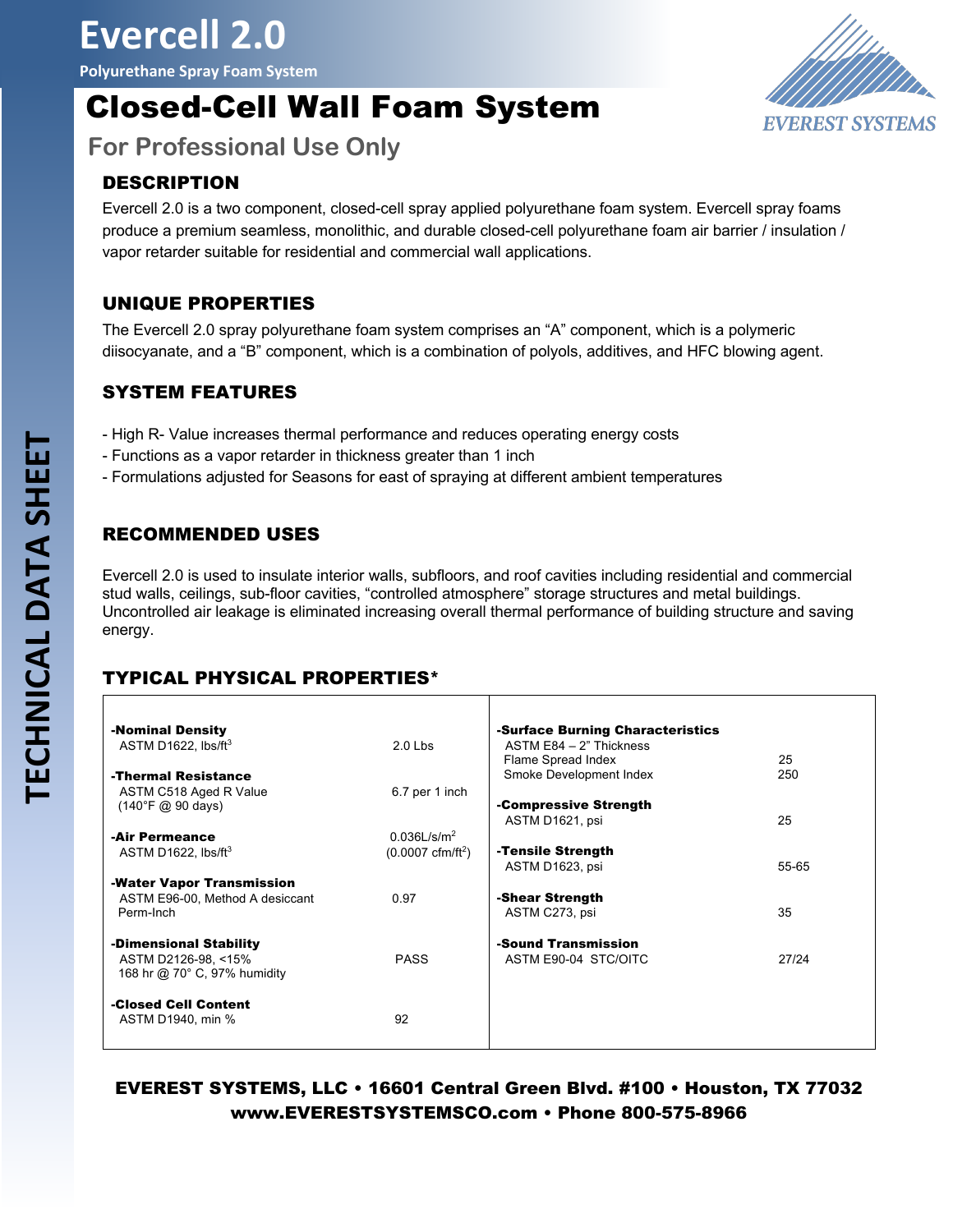**Polyurethane Spray Foam System**

# Closed-Cell Wall Foam System



#### **COVERAGE**

Density - 2.0 pounds per cubic foot Yield  $-4,500$  to 5,500 board feet per 1,000 lbs "Kit" 1 Drum "A" and 1 Drum "B"

#### APPLICATION

Minimum pass thickness of  $\frac{3}{4}$ " is recommended and not to exceed 2" per pass. See chart below regarding substrate and air temperatures for reactivity grades prior to use. Between passes foam should be allowed to cool to ambient temperatures.

#### STORAGE

Both "A" and "B" components should be stored in their original containers and away from excessive heat and moisture, especially after the seals have been broken or if materials have been used. Drums must be stored indoors, and jobsite tanks maintained between 50°F and 75°F. Containers should be opened carefully to allow and pressure to be vented safely while wearing safety protection. Excessive venting of the "B" component may result in higher density foam which could also reduce yield. Materials stored below 50°F will increase viscosity and some equipment may not be able to reach adequate temperature set points. Supply pumps and hoses must be sized to provide adequate supply when the materials are cold or at a higher viscosity.

#### SHELF LIFE

Excessive temperature changes may decrease shelf life. When stored in original unopened containers between 50°F - 75°F, shelf life of the "B" material is six months. Temperature above 75°F can decrease the shelf life. When stored in original unopened containers between 65°F - 85°F, shelf life of the "A" material is six months.

#### SURFACE PREPARATION

All surfaces should be clean and dry, free of dirt, oil, solvent, loose particulates, curing compounds, frost, ice or any foreign matter which could affect adhesion. Contractor should perform a test of a small area to verify moisture content and surface conditions of the substrate prior to full application to verify adhesion.

#### **SUBSTRATES**

Exterior grade gypsum sheathing, OSB, plywood, lumber, CMU, Structural & Lightweight concrete, Properly prepared galvanized, aluminum, and painted metal. Lightweight insulating concrete or friable substrates are not acceptable.

Painted Steel, Galvanized, Stainless and Aluminum – Surfaces should be checked for mill oil used in the manufacturing process and moisture. All oil must be removed and the surface clean and dry before priming using Everest Everprime DTM Wash Primer.

#### SUBSTRATE TEMPERATURES

Evercell Wall Foam has multiple reactivity profiles to meet varying substrate temperatures. Supplemental heating is required at temperatures of 40°F and below.

#### SUBSTRATE & AIR TEMPERATURES

| <b>Winter Grade</b> | <b>Regular Grade</b>          |
|---------------------|-------------------------------|
| 30°F - 80°F         | $60^\circ$ F - 120 $^\circ$ F |

EVEREST SYSTEMS, LLC • 16601 Central Green Blvd. #100 • Houston, TX 77032 www.EVERESTSYSTEMSCO.com • Phone 800-575-8966